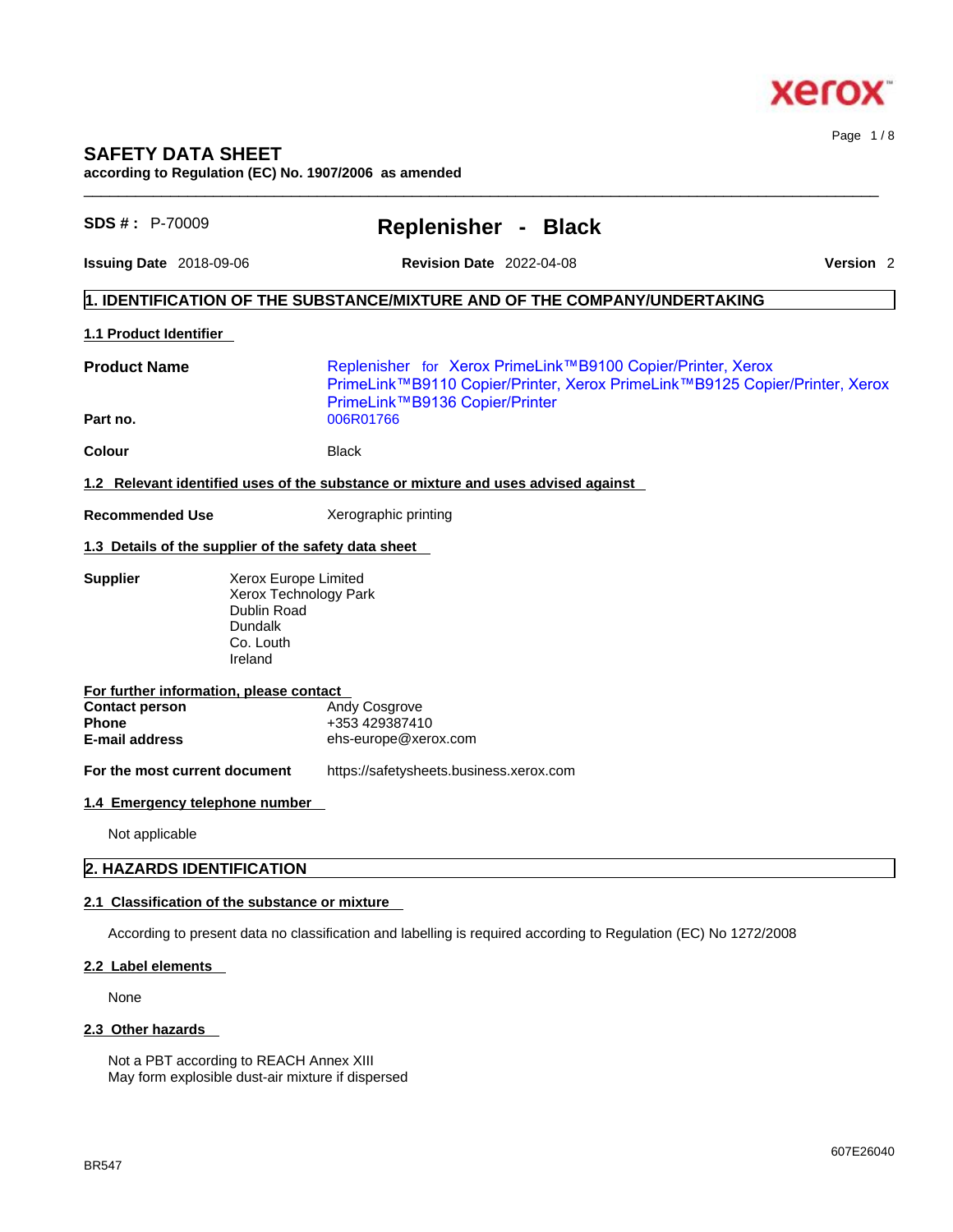Page 2 / 8

ĸ

**Xero** 

# **SDS # :** P-70009 **Replenisher - Black**

 $\_$  ,  $\_$  ,  $\_$  ,  $\_$  ,  $\_$  ,  $\_$  ,  $\_$  ,  $\_$  ,  $\_$  ,  $\_$  ,  $\_$  ,  $\_$  ,  $\_$  ,  $\_$  ,  $\_$  ,  $\_$  ,  $\_$  ,  $\_$  ,  $\_$  ,  $\_$  ,  $\_$  ,  $\_$  ,  $\_$  ,  $\_$  ,  $\_$  ,  $\_$  ,  $\_$  ,  $\_$  ,  $\_$  ,  $\_$  ,  $\_$  ,  $\_$  ,  $\_$  ,  $\_$  ,  $\_$  ,  $\_$  ,  $\_$  ,

**Issuing Date** 2018-09-06 **Revision Date** 2022-04-08 **Version** 2

 $\_$  ,  $\_$  ,  $\_$  ,  $\_$  ,  $\_$  ,  $\_$  ,  $\_$  ,  $\_$  ,  $\_$  ,  $\_$  ,  $\_$  ,  $\_$  ,  $\_$  ,  $\_$  ,  $\_$  ,  $\_$  ,  $\_$  ,  $\_$  ,  $\_$  ,  $\_$  ,  $\_$  ,  $\_$  ,  $\_$  ,  $\_$  ,  $\_$  ,  $\_$  ,  $\_$  ,  $\_$  ,  $\_$  ,  $\_$  ,  $\_$  ,  $\_$  ,  $\_$  ,  $\_$  ,  $\_$  ,  $\_$  ,  $\_$  ,

# **3. COMPOSITION/INFORMATION ON INGREDIENTS**

# **3.2 Mixtures**

| <b>Chemical Name</b>     | Weight % | CAS No.     | <b>EC-No</b> | Classification (Reg.)<br>1272/2008) | Hazard<br><b>Statements</b> | <b>REACH Registration</b><br><b>Number</b> |
|--------------------------|----------|-------------|--------------|-------------------------------------|-----------------------------|--------------------------------------------|
| Resin                    | 75-85    | Proprietary | Not listed   | $- -$                               | $- -$                       | $- -$                                      |
| Ceramic materials        | $5 - 10$ | Proprietary | Listed       | $\sim$ $\sim$                       | $-1$                        | $- -$                                      |
| Carbon black             | $5 - 10$ | 1333-86-4   | 215-609-9    | $\sim$ $\sim$                       | $\sim$ $\sim$               | 01-2119384822-32-0065                      |
| Silica (Surface Treated) |          | 68909-20-6  | 272-697-1    | STOT RE 2                           | H373                        | $- -$                                      |
| Titanium dioxide         |          | 13463-67-7  | 236-675-5    | Carc (Inhal) 2                      | H351                        | $- -$                                      |

# **Full text of H- statements: see section 16**

**Note**

"--" indicates no classification or hazard statements apply.

Components marked as "Not Listed" are exempt from registration.

Where no REACH registration number is listed, it is considered confidential to the Only Representative.

# **4. FIRST AID MEASURES**

#### **4.1 Description of first aid measures**

| For external use only. When symptoms persist or in all cases of doubt seek medical advice.    |  |  |  |
|-----------------------------------------------------------------------------------------------|--|--|--|
| Show this safety data sheet to the doctor in attendance.                                      |  |  |  |
| Immediately flush with plenty of water. After initial flushing, remove any contact lenses and |  |  |  |
| continue flushing for at least 15 minutes                                                     |  |  |  |
| Wash skin with soap and water                                                                 |  |  |  |
| Move to fresh air                                                                             |  |  |  |
| Rinse mouth with water and afterwards drink plenty of water or milk                           |  |  |  |
|                                                                                               |  |  |  |
| 4.2 Most important symptoms and effects, both acute and delayed                               |  |  |  |
|                                                                                               |  |  |  |
| No known effect                                                                               |  |  |  |
| No known effect                                                                               |  |  |  |
| No known effect                                                                               |  |  |  |
| No known effect                                                                               |  |  |  |
|                                                                                               |  |  |  |
| No known effects under normal use conditions                                                  |  |  |  |
| Overexposure may cause:                                                                       |  |  |  |
| mild respiratory irritation similar to nuisance dust.                                         |  |  |  |
| 4.3 Indication of immediate medical attention and special treatment needed                    |  |  |  |
|                                                                                               |  |  |  |
| No special protective equipment required                                                      |  |  |  |
| Treat symptomatically                                                                         |  |  |  |
|                                                                                               |  |  |  |

# **5. FIREFIGHTING MEASURES**

# **5.1 Extinguishing media**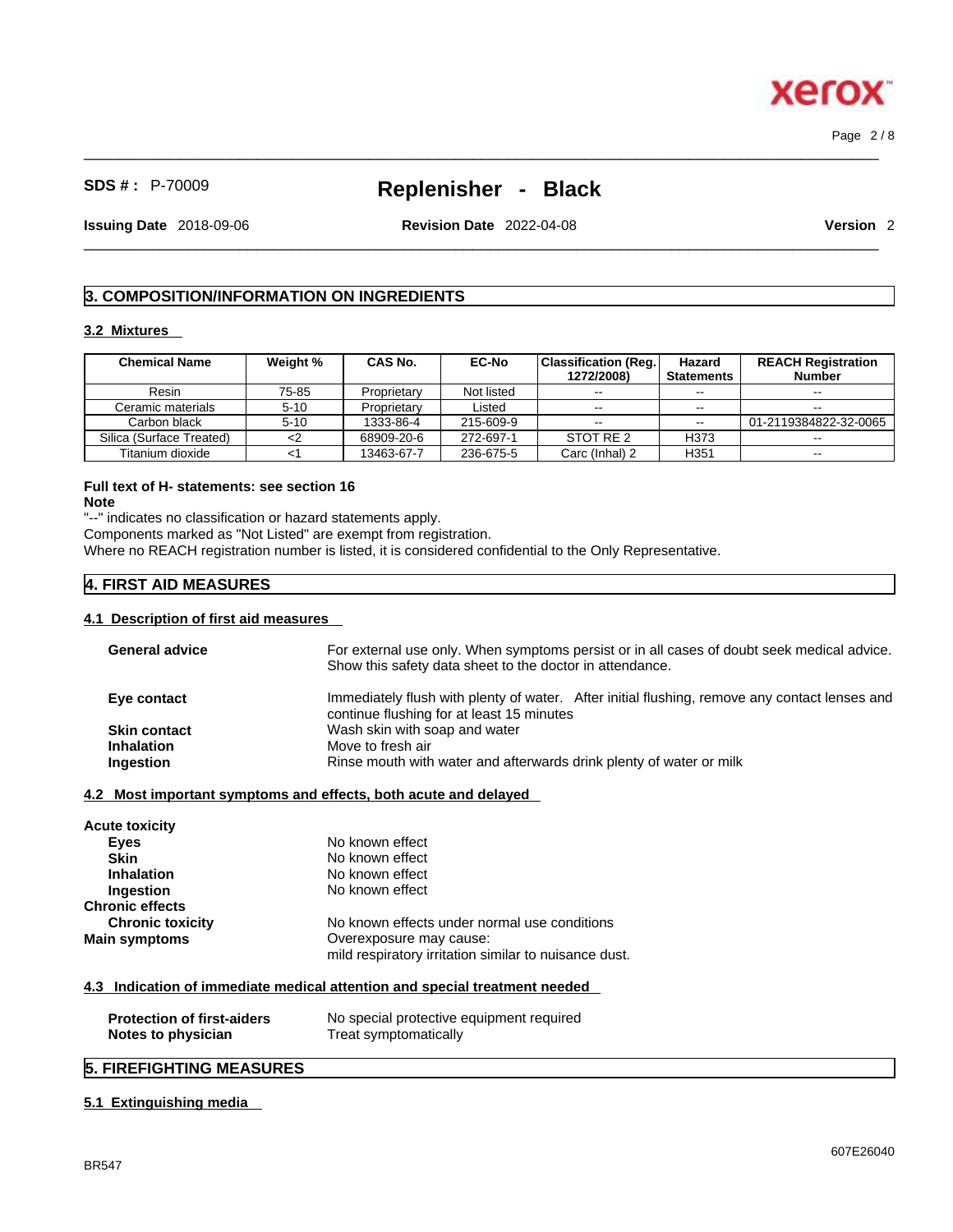Page 3 / 8

# **SDS # :** P-70009 **Replenisher - Black**

 $\_$  ,  $\_$  ,  $\_$  ,  $\_$  ,  $\_$  ,  $\_$  ,  $\_$  ,  $\_$  ,  $\_$  ,  $\_$  ,  $\_$  ,  $\_$  ,  $\_$  ,  $\_$  ,  $\_$  ,  $\_$  ,  $\_$  ,  $\_$  ,  $\_$  ,  $\_$  ,  $\_$  ,  $\_$  ,  $\_$  ,  $\_$  ,  $\_$  ,  $\_$  ,  $\_$  ,  $\_$  ,  $\_$  ,  $\_$  ,  $\_$  ,  $\_$  ,  $\_$  ,  $\_$  ,  $\_$  ,  $\_$  ,  $\_$  ,

 $\_$  ,  $\_$  ,  $\_$  ,  $\_$  ,  $\_$  ,  $\_$  ,  $\_$  ,  $\_$  ,  $\_$  ,  $\_$  ,  $\_$  ,  $\_$  ,  $\_$  ,  $\_$  ,  $\_$  ,  $\_$  ,  $\_$  ,  $\_$  ,  $\_$  ,  $\_$  ,  $\_$  ,  $\_$  ,  $\_$  ,  $\_$  ,  $\_$  ,  $\_$  ,  $\_$  ,  $\_$  ,  $\_$  ,  $\_$  ,  $\_$  ,  $\_$  ,  $\_$  ,  $\_$  ,  $\_$  ,  $\_$  ,  $\_$  ,

**Issuing Date** 2018-09-06 **Revision Date** 2022-04-08 **Version** 2

**Suitable extinguishing media** Use water spray or fog; do not use straight streams, Foam

**Unsuitable extinguishing media** Do not use a solid water stream as it may scatterand spread fire

#### **5.2 Special hazards arising from the substance or mixture**

Fine dust dispersed in air, in sufficient concentrations, and in the presence of an ignition source is a potential dust explosion hazard

#### **Hazardous combustion products**

Hazardous decomposition products due to incomplete combustion. Carbon oxides Nitrogen oxides (NOx)

### **5.3 Advice for fire-fighters**

In the event of fire and/or explosion do not breathe fumes. Wear fire/flame resistant/retardant clothing. Use self-contained pressure-demand breathing apparatus if needed to prevent exposure to smoke or airborne toxins. Wear self-contained breathing apparatus and protective suit.

#### **Other information**

| Flammability | Not flammable  |
|--------------|----------------|
| Flash point  | Not applicable |

#### **6. ACCIDENTAL RELEASE MEASURES**

#### **6.1 Personal precautions, protective equipment and emergency procedures**

Avoid breathing dust

#### **6.2 Environmental precautions**

Although toner is not an aquatic toxin, microplastics may be a physical hazard to aquatic life and should not be allowed to enter drains, sewers, or waterways

#### **6.3 Methods and material for containment and cleaning up**

| <b>Methods for containment</b> | Prevent dust cloud                                                                |  |
|--------------------------------|-----------------------------------------------------------------------------------|--|
| Methods for cleaning up        | Use a vacuum cleaner to remove excess, then wash with COLD water. Hot water fuses |  |
|                                | the toner making it difficult to remove                                           |  |

#### **6.4 Reference to other sections**

See section 12 for additional ecological information See Section 13 for additional information

# **7. HANDLING AND STORAGE**

#### **7.1 Precautions for safe handling**

Handle in accordance with good industrial hygiene and safety practice, Avoid dust accumulation in enclosed space, Prevent dust cloud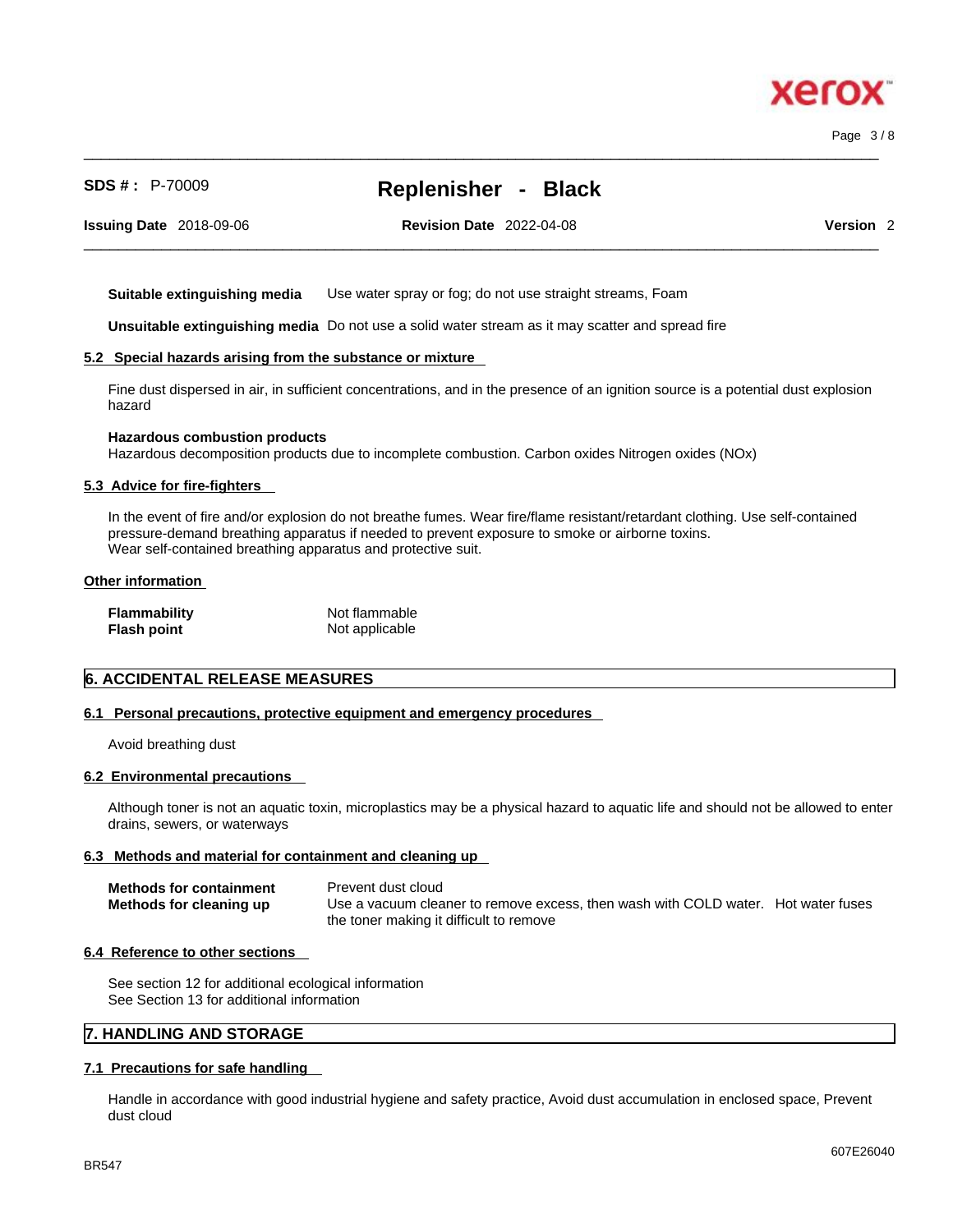Page 4 / 8

# **SDS # :** P-70009 **Replenisher - Black**

 $\_$  ,  $\_$  ,  $\_$  ,  $\_$  ,  $\_$  ,  $\_$  ,  $\_$  ,  $\_$  ,  $\_$  ,  $\_$  ,  $\_$  ,  $\_$  ,  $\_$  ,  $\_$  ,  $\_$  ,  $\_$  ,  $\_$  ,  $\_$  ,  $\_$  ,  $\_$  ,  $\_$  ,  $\_$  ,  $\_$  ,  $\_$  ,  $\_$  ,  $\_$  ,  $\_$  ,  $\_$  ,  $\_$  ,  $\_$  ,  $\_$  ,  $\_$  ,  $\_$  ,  $\_$  ,  $\_$  ,  $\_$  ,  $\_$  ,

 $\_$  ,  $\_$  ,  $\_$  ,  $\_$  ,  $\_$  ,  $\_$  ,  $\_$  ,  $\_$  ,  $\_$  ,  $\_$  ,  $\_$  ,  $\_$  ,  $\_$  ,  $\_$  ,  $\_$  ,  $\_$  ,  $\_$  ,  $\_$  ,  $\_$  ,  $\_$  ,  $\_$  ,  $\_$  ,  $\_$  ,  $\_$  ,  $\_$  ,  $\_$  ,  $\_$  ,  $\_$  ,  $\_$  ,  $\_$  ,  $\_$  ,  $\_$  ,  $\_$  ,  $\_$  ,  $\_$  ,  $\_$  ,  $\_$  ,

**Issuing Date** 2018-09-06 **Revision Date** 2022-04-08 **Version** 2

**Hygiene measures** None under normal use conditions

## **7.2 Conditions for safe storage, including any incompatibilities**

Keep container tightly closed in a dry and well-ventilated place, Store at room temperature

## **7.3 Specific end uses**

Xerographic printing

# **8. EXPOSURE CONTROLS/PERSONAL PROTECTION**

#### **8.1 Control parameters**

| <b>Xerox Exposure Limit</b><br><b>Xerox Exposure Limit</b>                                                                           | 2.5 mg/m <sup>3</sup> (total dust)<br>0.4 mg/m <sup>3</sup> (respirable dust)                                                                                                                                |
|--------------------------------------------------------------------------------------------------------------------------------------|--------------------------------------------------------------------------------------------------------------------------------------------------------------------------------------------------------------|
| 8.2 Exposure controls                                                                                                                |                                                                                                                                                                                                              |
| <b>Engineering measures</b>                                                                                                          | None under normal use conditions                                                                                                                                                                             |
| Personal protective equipment                                                                                                        |                                                                                                                                                                                                              |
| Eye/face protection<br><b>Hand protection</b><br>Skin and body protection<br><b>Respiratory protection</b><br><b>Thermal hazards</b> | No special protective equipment required<br>No special protective equipment required<br>No special protective equipment required<br>No special protective equipment required<br>None under normal processing |
| <b>Environmental Exposure Controls</b><br><b>Environmental Exposure</b><br><b>Controls</b>                                           | Keep out of drains, sewers, ditches and waterways                                                                                                                                                            |
| la<br><b>PHYSICAL AND CHEMICAL PROPERTIES</b>                                                                                        |                                                                                                                                                                                                              |

#### **9. PHYSICAL AND CHEMICAL PROPERTIES**

# **9.1 Information on basic physical and chemical properties**

| Appearance<br><b>Physical state</b><br>Colour                                            | Powder<br>Solid<br><b>Black</b>                   | Odour<br><b>Odour threshold</b><br>рH | Faint<br>Not applicable<br>Not applicable |
|------------------------------------------------------------------------------------------|---------------------------------------------------|---------------------------------------|-------------------------------------------|
| <b>Flash point</b>                                                                       | Not applicable                                    |                                       |                                           |
| <b>Melting / Freezing Point</b><br><b>Boiling point/boiling range</b><br>Softening point | Not applicable<br>Not applicable<br>49 - 60 °C    | $120 - 140$ °F                        |                                           |
| <b>Evaporation rate</b><br><b>Flammability</b><br><b>Flammability Limits in Air</b>      | Not applicable<br>Not flammable<br>Not applicable |                                       |                                           |
| <b>Explosive Limits</b>                                                                  | No data available                                 |                                       |                                           |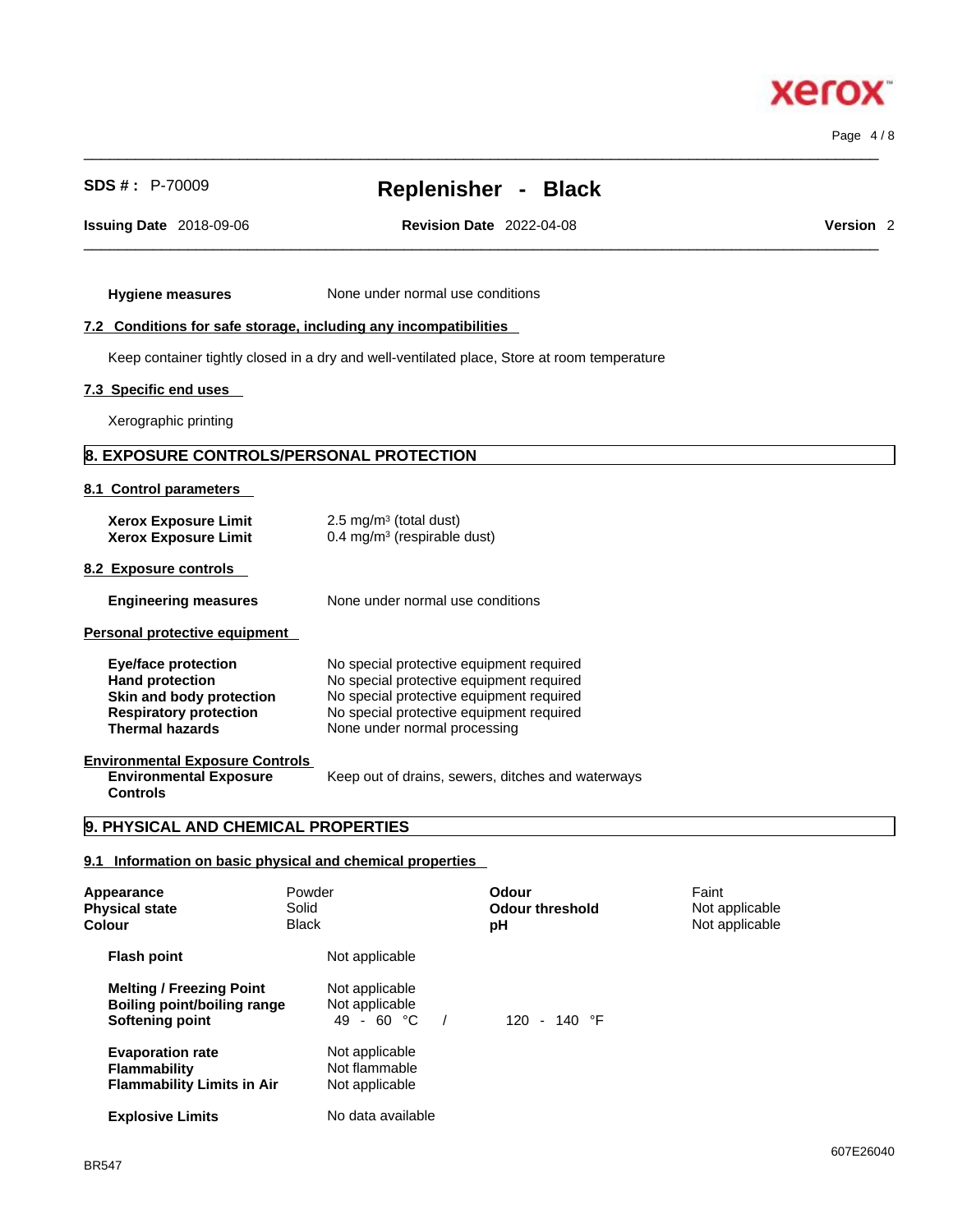# **Xero** x

Page 5 / 8

# **SDS # :** P-70009 **Replenisher - Black**

 $\_$  ,  $\_$  ,  $\_$  ,  $\_$  ,  $\_$  ,  $\_$  ,  $\_$  ,  $\_$  ,  $\_$  ,  $\_$  ,  $\_$  ,  $\_$  ,  $\_$  ,  $\_$  ,  $\_$  ,  $\_$  ,  $\_$  ,  $\_$  ,  $\_$  ,  $\_$  ,  $\_$  ,  $\_$  ,  $\_$  ,  $\_$  ,  $\_$  ,  $\_$  ,  $\_$  ,  $\_$  ,  $\_$  ,  $\_$  ,  $\_$  ,  $\_$  ,  $\_$  ,  $\_$  ,  $\_$  ,  $\_$  ,  $\_$  ,

**Issuing Date** 2018-09-06 **Revision Date** 2022-04-08 **Version** 2

 $\_$  ,  $\_$  ,  $\_$  ,  $\_$  ,  $\_$  ,  $\_$  ,  $\_$  ,  $\_$  ,  $\_$  ,  $\_$  ,  $\_$  ,  $\_$  ,  $\_$  ,  $\_$  ,  $\_$  ,  $\_$  ,  $\_$  ,  $\_$  ,  $\_$  ,  $\_$  ,  $\_$  ,  $\_$  ,  $\_$  ,  $\_$  ,  $\_$  ,  $\_$  ,  $\_$  ,  $\_$  ,  $\_$  ,  $\_$  ,  $\_$  ,  $\_$  ,  $\_$  ,  $\_$  ,  $\_$  ,  $\_$  ,  $\_$  ,

| Vapour pressure                  | Not applicable                                                                                                                              |
|----------------------------------|---------------------------------------------------------------------------------------------------------------------------------------------|
| Vapour density                   | Not applicable                                                                                                                              |
| <b>Specific gravity</b>          | $1 - 2$                                                                                                                                     |
| <b>Water solubility</b>          | Negligible                                                                                                                                  |
| <b>Partition coefficient</b>     | Not applicable                                                                                                                              |
| <b>Autoignition temperature</b>  | Not applicable                                                                                                                              |
| <b>Decomposition temperature</b> | Not determined                                                                                                                              |
| <b>Viscosity</b>                 | Not applicable                                                                                                                              |
| <b>Explosive properties</b>      | Fine dust dispersed in air, in sufficient concentrations, and in the presence of an ignition<br>source is a potential dust explosion hazard |
| <b>Oxidising properties</b>      | Not applicable                                                                                                                              |
| 9.2 Other information            |                                                                                                                                             |

# None

# **10. STABILITY AND REACTIVITY**

#### **10.1 Reactivity**

No dangerous reaction known under conditions of normal use

#### **10.2 Chemical stability**

Stable under normal conditions

#### **10.3 Possibility of hazardous reactions**

| <b>Hazardous reactions</b> | None under normal processing            |
|----------------------------|-----------------------------------------|
| Hazardous polymerisation   | Hazardous polymerisation does not occur |

#### **10.4 Conditions to avoid**

Prevent dust cloud, Fine dust dispersed in air, in sufficient concentrations, and in the presence of an ignition source is a potential dust explosion hazard

#### **10.5 Incompatible Materials**

None

#### **10.6 Hazardous decomposition products**

None under normal use

# **11. TOXICOLOGICAL INFORMATION**

*The toxicity data noted below is based on the test results of similar reprographic materials.* 

# **11.1 Information on toxicological effects**

# **Acute toxicity**

*Product Information* .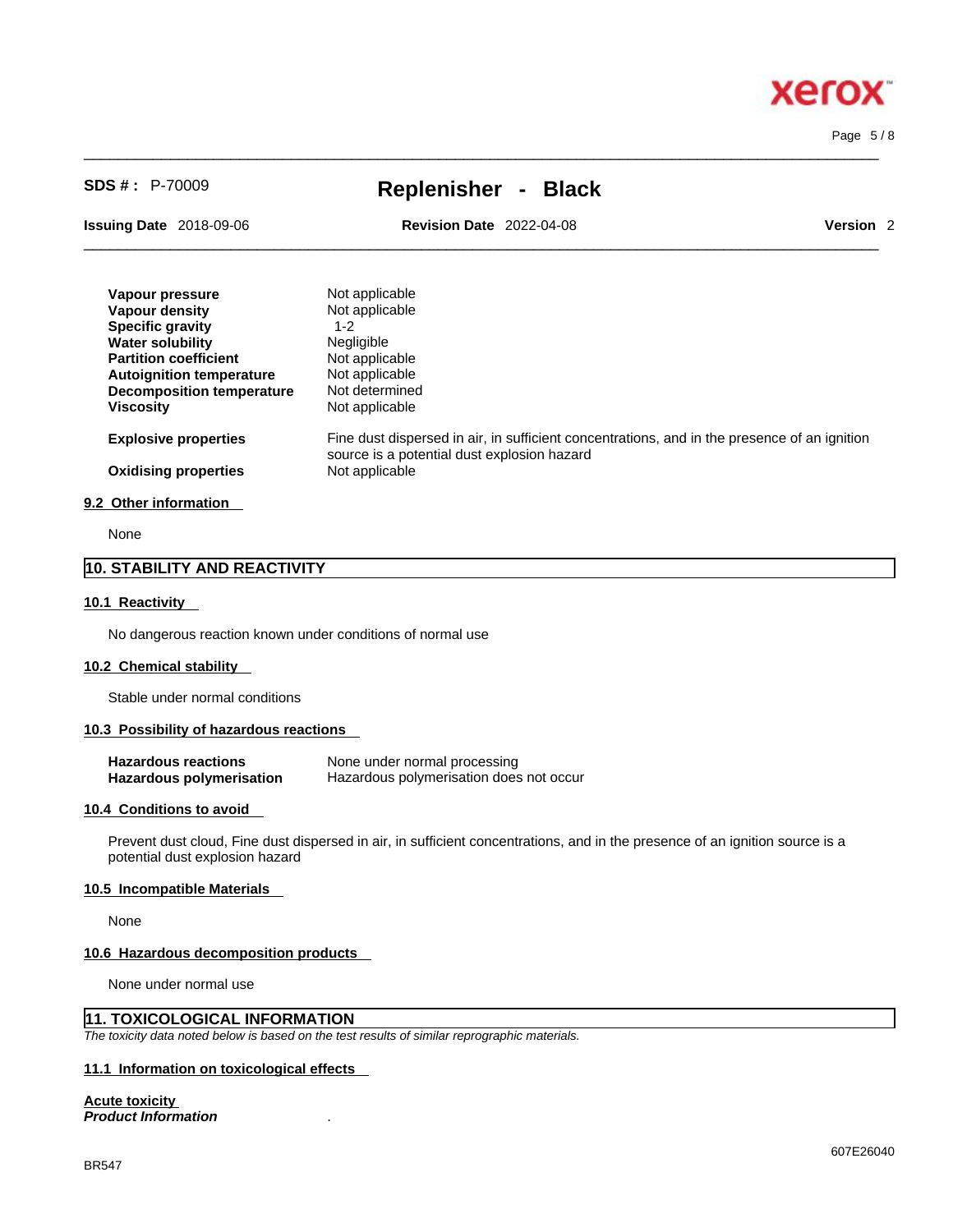| <b>SDS #: P-70009</b>                                                                                                          | Replenisher - Black                                                                                                                                                                                                                                                                                                                                                                                                                                                                                                                                                                                                                                                                                                                                                                                                                                                                                                                                             |                      |  |  |  |
|--------------------------------------------------------------------------------------------------------------------------------|-----------------------------------------------------------------------------------------------------------------------------------------------------------------------------------------------------------------------------------------------------------------------------------------------------------------------------------------------------------------------------------------------------------------------------------------------------------------------------------------------------------------------------------------------------------------------------------------------------------------------------------------------------------------------------------------------------------------------------------------------------------------------------------------------------------------------------------------------------------------------------------------------------------------------------------------------------------------|----------------------|--|--|--|
| <b>Issuing Date 2018-09-06</b>                                                                                                 | <b>Revision Date 2022-04-08</b>                                                                                                                                                                                                                                                                                                                                                                                                                                                                                                                                                                                                                                                                                                                                                                                                                                                                                                                                 | Version <sub>2</sub> |  |  |  |
| <b>Irritation</b><br>Oral LD50<br><b>Dermal LD50</b><br><b>LC50 Inhalation</b>                                                 | No skin irritation, No eye irritation<br>$> 5$ g/kg (rat)<br>$> 5$ g/kg (rabbit)<br>$> 5$ mg/L (rat, 4 hr)                                                                                                                                                                                                                                                                                                                                                                                                                                                                                                                                                                                                                                                                                                                                                                                                                                                      |                      |  |  |  |
| <b>Chronic toxicity</b><br><b>Product Information</b><br><b>Chronic effects</b><br>Carcinogenicity<br><b>Other information</b> | No known effects under normal use conditions<br>See "Other Information" in this section.<br>The IARC (International Agency for Research on Cancer) has listed carbon black as<br>"possibly carcinogenic to humans". However, Xerox has concluded that the presence of<br>carbon black in this mixture does not present a health hazard. The IARC classification is<br>based on studies evaluating pure, "free" carbon black. In contrast, toner is a formulation<br>composed of specially prepared polymer and a small amount of carbon black (or other<br>pigment). In the process of making toner, the small amount of carbon black becomes<br>encapsulated within a matrix. Xeroxhas performed extensive testing of toner, including a<br>chronic bioassay (test for potential carcinogenicity). Exposure to toner did not produce<br>evidence of cancer in exposed animals. The results were submitted to regulatory agencies<br>and published extensively. |                      |  |  |  |
|                                                                                                                                | The IARC (International Agency for Research on Cancer) has listed titanium dioxide as<br>"possibly carcinogenic to humans". However, Xerox has concluded that the presence of<br>titanium dioxide in this mixture does not present a health hazard. The IARC classification<br>is based on studies in rats using high concentrations of pure, unbound TiO2 particles of<br>respirable size. Epidemiological studies do not suggest a carcinogenic effects in humans.<br>In addition, the titanium dioxide in this mixture is encapsulated in a matrix or bound to the<br>surface of the toner.                                                                                                                                                                                                                                                                                                                                                                  |                      |  |  |  |
| Other toxic effects<br>Product Information                                                                                     |                                                                                                                                                                                                                                                                                                                                                                                                                                                                                                                                                                                                                                                                                                                                                                                                                                                                                                                                                                 |                      |  |  |  |
| <b>Sensitisation</b><br><b>Mutagenic effects</b><br><b>Reproductive toxicity</b>                                               | No sensitisation responses were observed<br>Not mutagenic in AMES Test<br>This product does not contain any known or suspected reproductive hazards                                                                                                                                                                                                                                                                                                                                                                                                                                                                                                                                                                                                                                                                                                                                                                                                             |                      |  |  |  |
| <b>Target organ effects</b>                                                                                                    | None known                                                                                                                                                                                                                                                                                                                                                                                                                                                                                                                                                                                                                                                                                                                                                                                                                                                                                                                                                      |                      |  |  |  |
| Other adverse effects<br><b>Aspiration Hazard</b>                                                                              | None known<br>Not applicable                                                                                                                                                                                                                                                                                                                                                                                                                                                                                                                                                                                                                                                                                                                                                                                                                                                                                                                                    |                      |  |  |  |

 $\_$  ,  $\_$  ,  $\_$  ,  $\_$  ,  $\_$  ,  $\_$  ,  $\_$  ,  $\_$  ,  $\_$  ,  $\_$  ,  $\_$  ,  $\_$  ,  $\_$  ,  $\_$  ,  $\_$  ,  $\_$  ,  $\_$  ,  $\_$  ,  $\_$  ,  $\_$  ,  $\_$  ,  $\_$  ,  $\_$  ,  $\_$  ,  $\_$  ,  $\_$  ,  $\_$  ,  $\_$  ,  $\_$  ,  $\_$  ,  $\_$  ,  $\_$  ,  $\_$  ,  $\_$  ,  $\_$  ,  $\_$  ,  $\_$  ,

11.2 Information on other hazards

**Endocrine disrupting properties** This product does not contain any known or suspected endocrine disruptors

# **12. ECOLOGICAL INFORMATION**

## **12.1 Toxicity**

On available data, the mixture / preparation is not harmful to aquatic life

# **12.2 Persistence and degradability**

Not readily biodegradable

#### **12.3 Bioaccumulative potential**

# **Xerox**

Page 6 / 8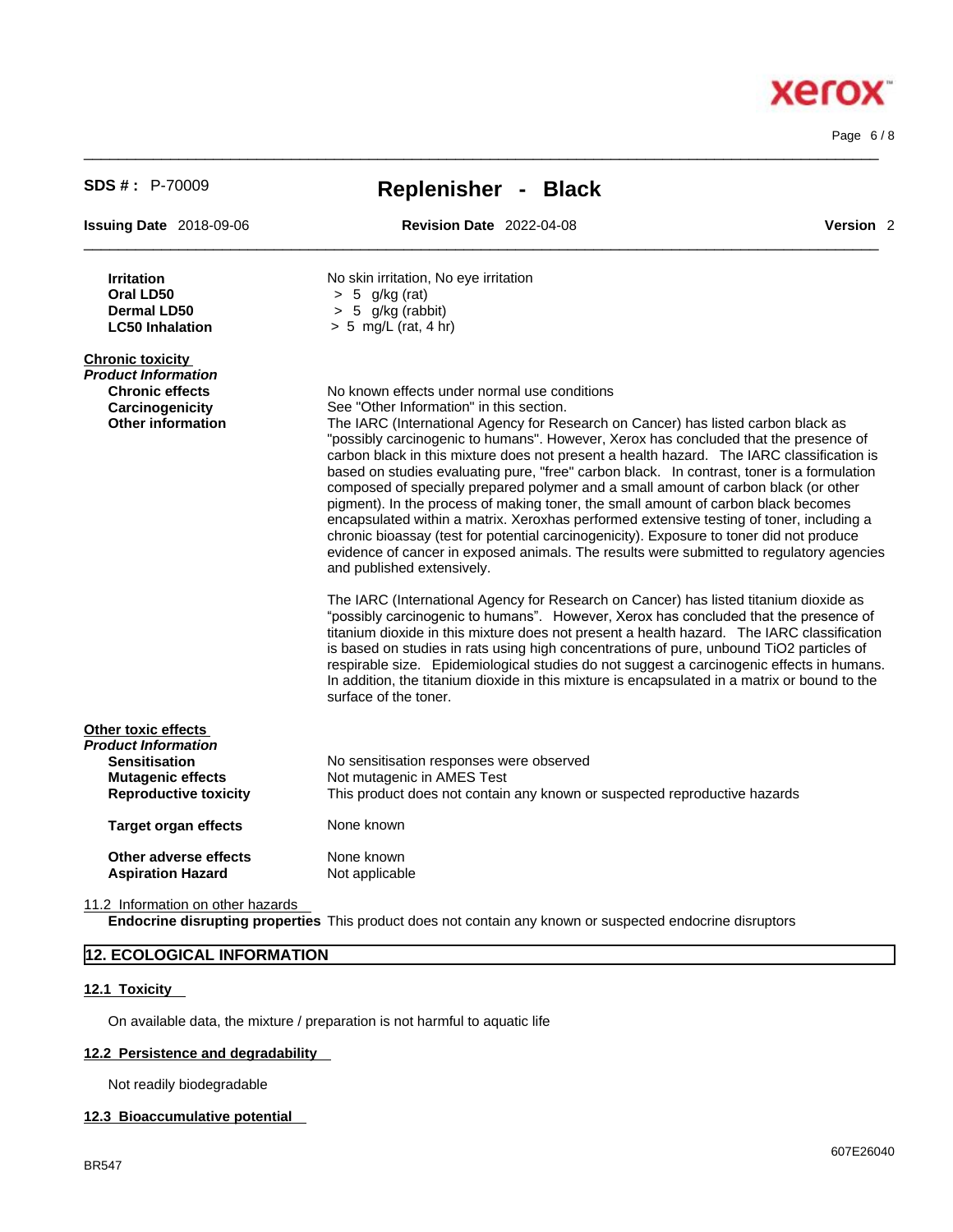# **SDS # :** P-70009 **Replenisher - Black**

 $\_$  ,  $\_$  ,  $\_$  ,  $\_$  ,  $\_$  ,  $\_$  ,  $\_$  ,  $\_$  ,  $\_$  ,  $\_$  ,  $\_$  ,  $\_$  ,  $\_$  ,  $\_$  ,  $\_$  ,  $\_$  ,  $\_$  ,  $\_$  ,  $\_$  ,  $\_$  ,  $\_$  ,  $\_$  ,  $\_$  ,  $\_$  ,  $\_$  ,  $\_$  ,  $\_$  ,  $\_$  ,  $\_$  ,  $\_$  ,  $\_$  ,  $\_$  ,  $\_$  ,  $\_$  ,  $\_$  ,  $\_$  ,  $\_$  ,

**Issuing Date** 2018-09-06 **Revision Date** 2022-04-08 **Version** 2

 $\_$  ,  $\_$  ,  $\_$  ,  $\_$  ,  $\_$  ,  $\_$  ,  $\_$  ,  $\_$  ,  $\_$  ,  $\_$  ,  $\_$  ,  $\_$  ,  $\_$  ,  $\_$  ,  $\_$  ,  $\_$  ,  $\_$  ,  $\_$  ,  $\_$  ,  $\_$  ,  $\_$  ,  $\_$  ,  $\_$  ,  $\_$  ,  $\_$  ,  $\_$  ,  $\_$  ,  $\_$  ,  $\_$  ,  $\_$  ,  $\_$  ,  $\_$  ,  $\_$  ,  $\_$  ,  $\_$  ,  $\_$  ,  $\_$  ,

Bioaccumulation is unlikely

#### **12.4 Mobility in soil**

Insoluble in water

#### **12.5 Results of PBT and vPvB assessment**

Not a PBT according to REACH Annex XIII

# **12.6 Endocrine disrupting properties**

The environmental impact of this product has not been fully investigated However, this preparation is not expected to present significant adverse environmental effects.

#### **12.7 Other adverse effects**

Although toner is not an aquatic toxin, microplastics may be a physical hazard to aquatic life and should not be allowed to enter drains, sewers, or waterways.

| <b>13. DISPOSAL CONSIDERATIONS</b> |  |
|------------------------------------|--|
|------------------------------------|--|

## **13.1 Waste treatment methods**

| <b>Waste Disposal Method</b>  | Can be landfilled or incinerated, when in compliance with local regulations<br>If incineration is to be carried out, care must be exercised to prevent dust clouds forming. |
|-------------------------------|-----------------------------------------------------------------------------------------------------------------------------------------------------------------------------|
| <b>EWC Waste Disposal No.</b> | 08 03 18                                                                                                                                                                    |
| <b>Other information</b>      | Although toner is not an aquatic toxin, microplastics may be a physical hazard to aquatic life<br>and should not be allowed to enter drains, sewers, or waterways.          |

# **14. TRANSPORT INFORMATION**

#### **14.1 UN/ID No**

Not regulated

#### **14.2 Proper shipping name**

Not regulated

#### **14.3 Transport hazard class(es)**

Not classified

## **14.4 Packing Group**

Not applicable

#### **14.5 Environmental hazards**



Page 7 / 8